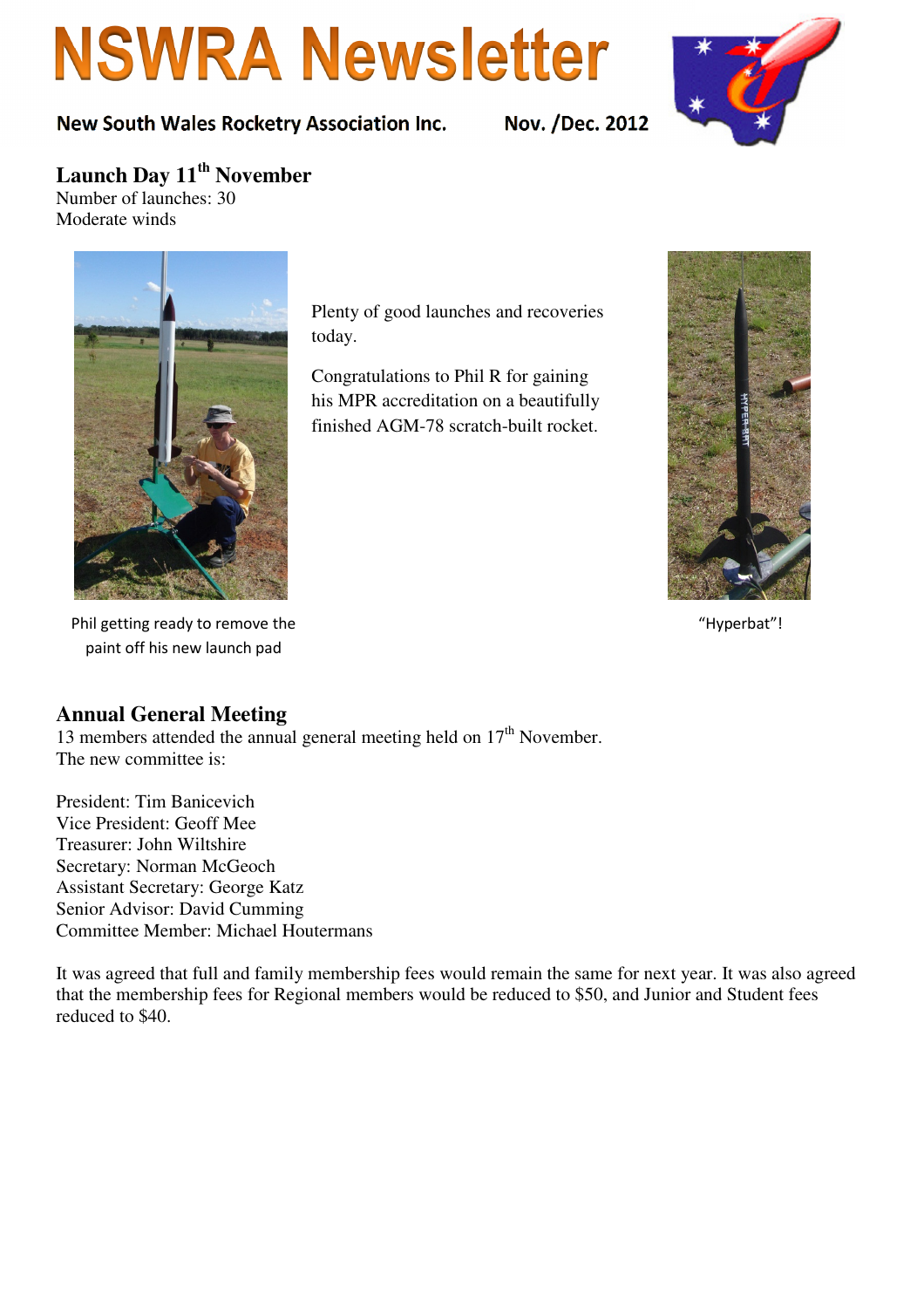### **Launch Day 24th November**

Number of launches: 30 Fine, with moderate winds

Some nice flights in moderately windy conditions.

Congratulations to Ben P. on his MPR accreditation flight a LOC Precision V2 on a G77-4R motor.

Tim's "Raptor" had a nice flight until it was snagged by a tree.



Tim graciously made an offering to the "Rocket Gods"

Chris' rocket on a sparky motor Ben's V2 on a G77



## **Launch Day 9th December**

Number of launches: 13 Windy



The forecast wasn't encouraging leading up to our last launch day for 2012, but weather on the day was fine. Winds were moderate at the start, but increased as the morning progressed, making for long walks.

Phil's AGM-78 on its second launch headed towards the trees and couldn't be found. David B subsequently found it a couple of days later – thanks, David!

Phil's AGM looking good as it left the pad, before heading towards the trees

#### **Motors for sale on-site**

As you are undoubtedly aware, Peter Berg usually attends Saturday launches, and brings a number of motors for sale. However, he can't make it to launches on Sunday. To alleviate this situation, he has provided a container with a small selection of the more commonly used motors. If you are at a Sunday launch and without a motor you desire, please see David C. Prices are Peter's RRP with a 10% discount for club members.